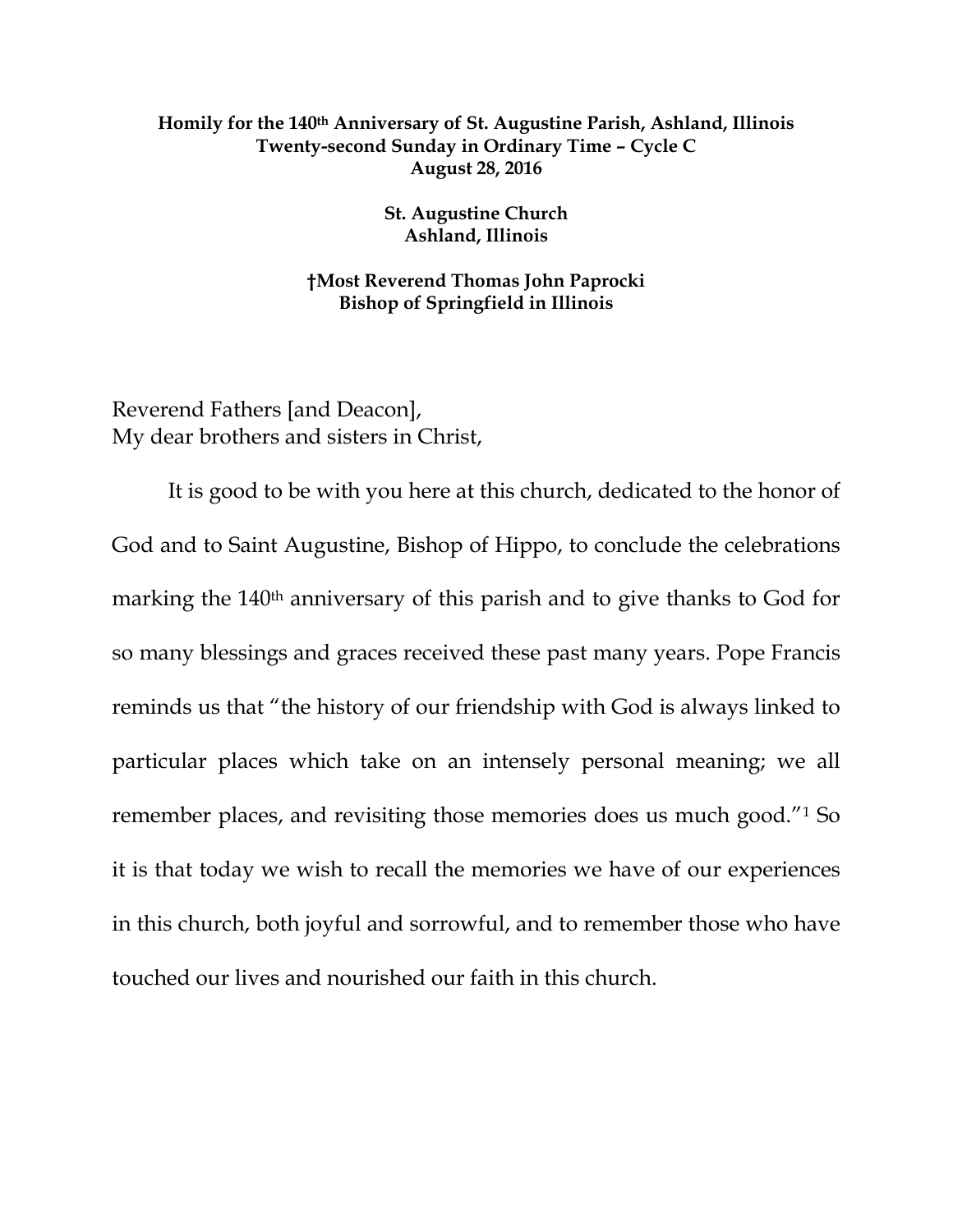From humble beginnings as a missionary outpost of St. Peter's Parish in Petersburg, your ancestors strengthened this community and built it up in such a way that it became a parish in its own right, with its own resident pastor. I am happy this situation remains so today and I congratulate and thank you for the witness this community of faith has given for almost a century and a half. Your heavenly patron, Saint Augustine, "encountered God and throughout his life experienced him to the point that this reality —which is primarily his meeting with a Person, Jesus — changed his life, as it changes the lives of everyone, men and women, who in every age have the grace to encounter him."[2](#page-5-1)

Through his encounter with Jesus in the Scriptures, in the Eucharist, and in the confession of his sins, Saint Augustine allowed the totality of his life to be converted to the Lord and become one of the greatest witnesses and teachers of the Christian life. It is, then, "by following in St Augustine's footsteps [that] we will be able to meditate on what this conversion is: it is something definitive, decisive, but the fundamental decision must develop, be brought about throughout our life."[3](#page-5-2) For Saint Augustine, this conversion spanned many years, more than two decades, before he humbled himself and was exalted by the Lord (cf. Luke 14:11).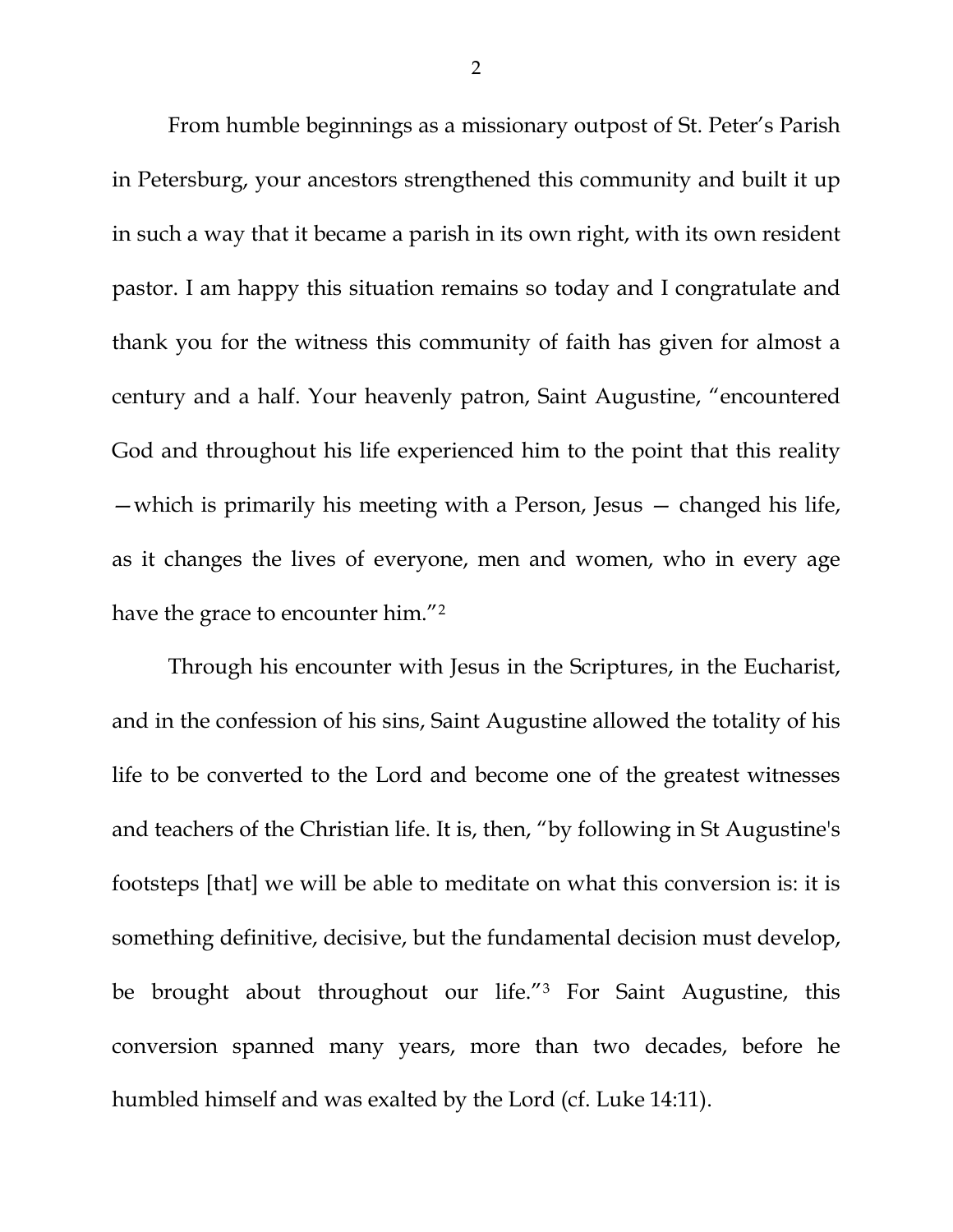We should not, then, be wholly discouraged if some of our family and friends have strayed from the Church, if it seems they are far from the Lord, for there is always hope they will yield to the strength of Christ's love. "It is well known that [Saint Augustine's] conversion took a wholly individual path, because it was not a case of arriving for the first time at the Catholic faith, but of rediscovering it. He had lost it, convinced that in so doing, he was abandoning only the Church, not Christ."[4](#page-5-3)

As a young man, Saint Augustine possessed a keen and bright intellect combined with a desire to know the truth. In this, he is not unlike many young men and women today. However, as Pope Saint John Paul II noted,

Despite this love for truth, Augustine fell into serious errors. Scholars who look for the reasons for this indicate three directions: first, a mistaken account of the relationship between reason and faith, so that he would have to choose between them; second, in the supposed contrast between Christ and the Church, with the consequent conviction that it was necessary to abandon the Church in order to belong more fully to Christ; and third, the desire to free himself from the consciousness of sin, not by means of the remission of sin through the working of grace, but by means of the denial of the involvement of human responsibility in the sin itself.[5](#page-5-4)

Here, again, Saint Augustine is not unlike many of those we encounter every day.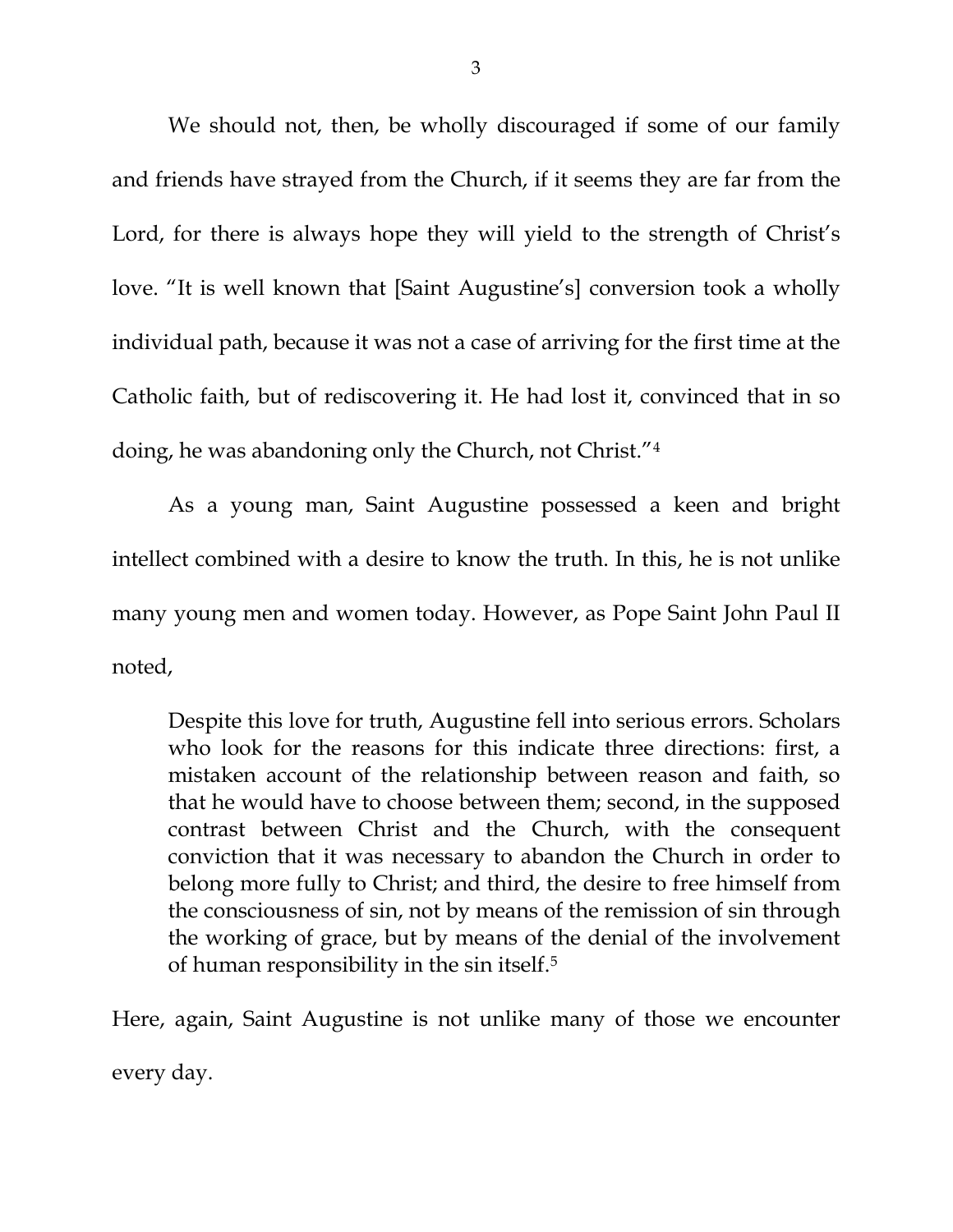With Saint Augustine, however, all was not lost. Through the persistent pleading, prayers, and tears of his devout mother, Saint Monica, your patron encountered Jesus and was never the same again. He returned to the faith he received from his mother. In his great spiritual autobiography, *Confessions*, he said "For I had heard while still a boy about the eternal life promised to us by the God who in His humility came down to our pride."[6](#page-5-5) "The love for the truth, nourished by divine grace, overcame all errors."[7](#page-5-6) If this happened with Saint Augustine, it can also happen in the lives of our family and friends, through our humble and persistent pleadings, prayers, and tears; our family and friends who may have wandered from the fold can overcome all errors, as well, and take their places at the wedding banquet of the Lamb of God.

We need to keep in mind the example of Saint Augustine and the patient prayers of his mother, Saint Monica, as we seek to bring back to the Church and back to the practice of the Catholic faith those who have strayed from Our Lord's path. In our diocese, we are making a very concerted effort to build a culture of growth, where believers make a very intentional decision to be faithful disciples of Jesus Christ as their Lord and Savior, out of which flows the personal commitment to live a stewardship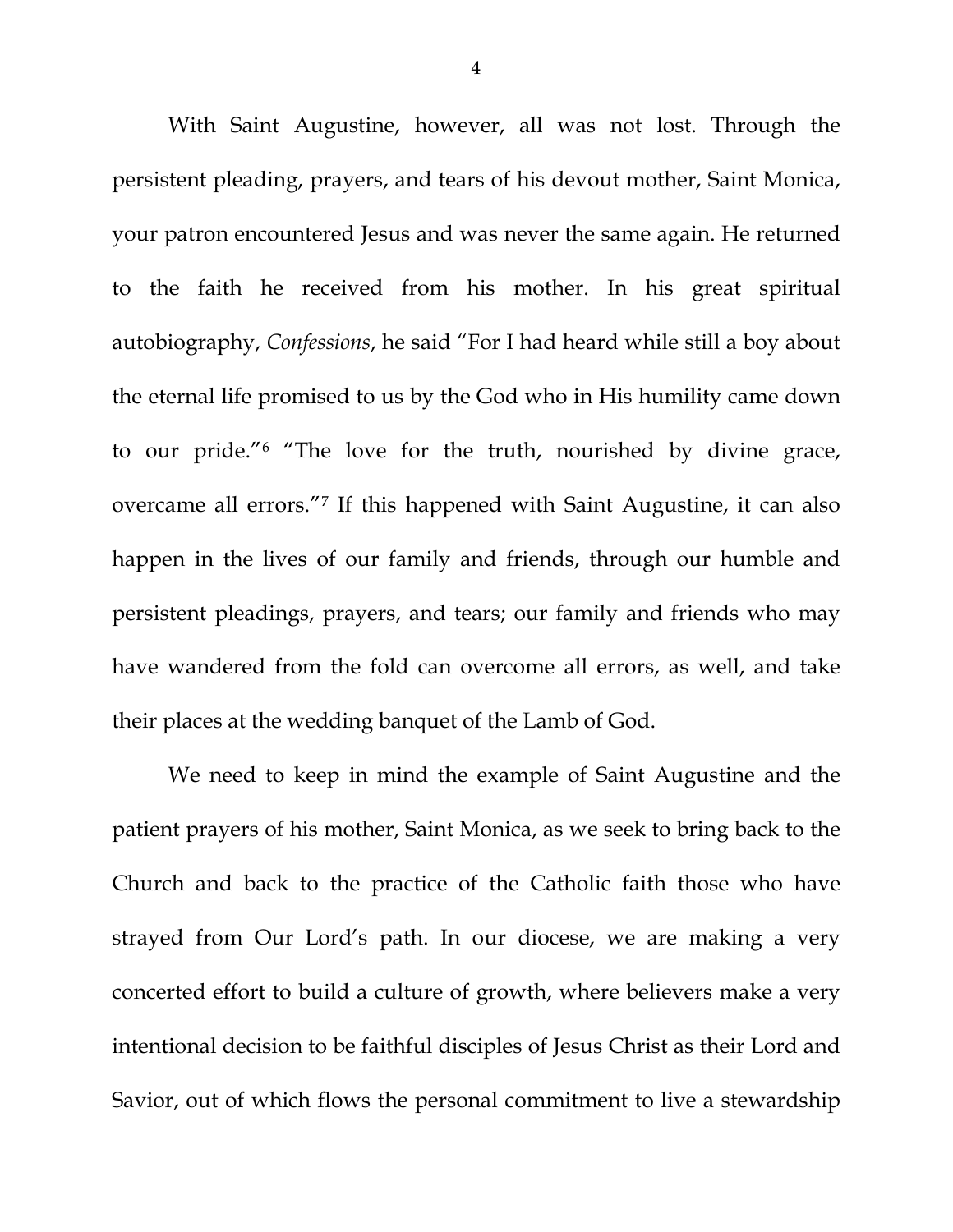way of life. I am very grateful to your Pastor, Father Chuck Edwards, for his enthusiastic leadership of these efforts as our diocesan Director of the Department for Evangelical and Catechetical Services and of our Office for Stewardship and Discipleship. I also appreciate the willingness of you, the parishioners of Saint Augustine Parish, to share Father Edwards with the rest of the diocese, so that he can have the time needed to assist me properly with these efforts.

Jesus reminds us in the Gospel passage from Saint Luke that we heard today that those who serve with humility will be the honored guests at His Father's Heavenly Banquet. "Humility" comes from the Latin word *humus*, meaning ground, soil or dirt; but that does not mean to think of oneself as dirt. Our phrase, "down to earth," catches the meaning well. Humility is not poor self-esteem. Truly humble people actually have very good self-esteem. C.S. Lewis, in his book *Mere Christianity*, wrote, "Humility is not thinking less of yourself; it is thinking of yourself less."

Only a few days ago, Pope Francis wrote, "To kneel before the wounds of the human person, to understand them, care for them and heal them, is the duty of a Church that trusts in the light and the strength of the Risen Christ."[8](#page-5-7) These past 140 years, the pastors and parishioners of Saint

5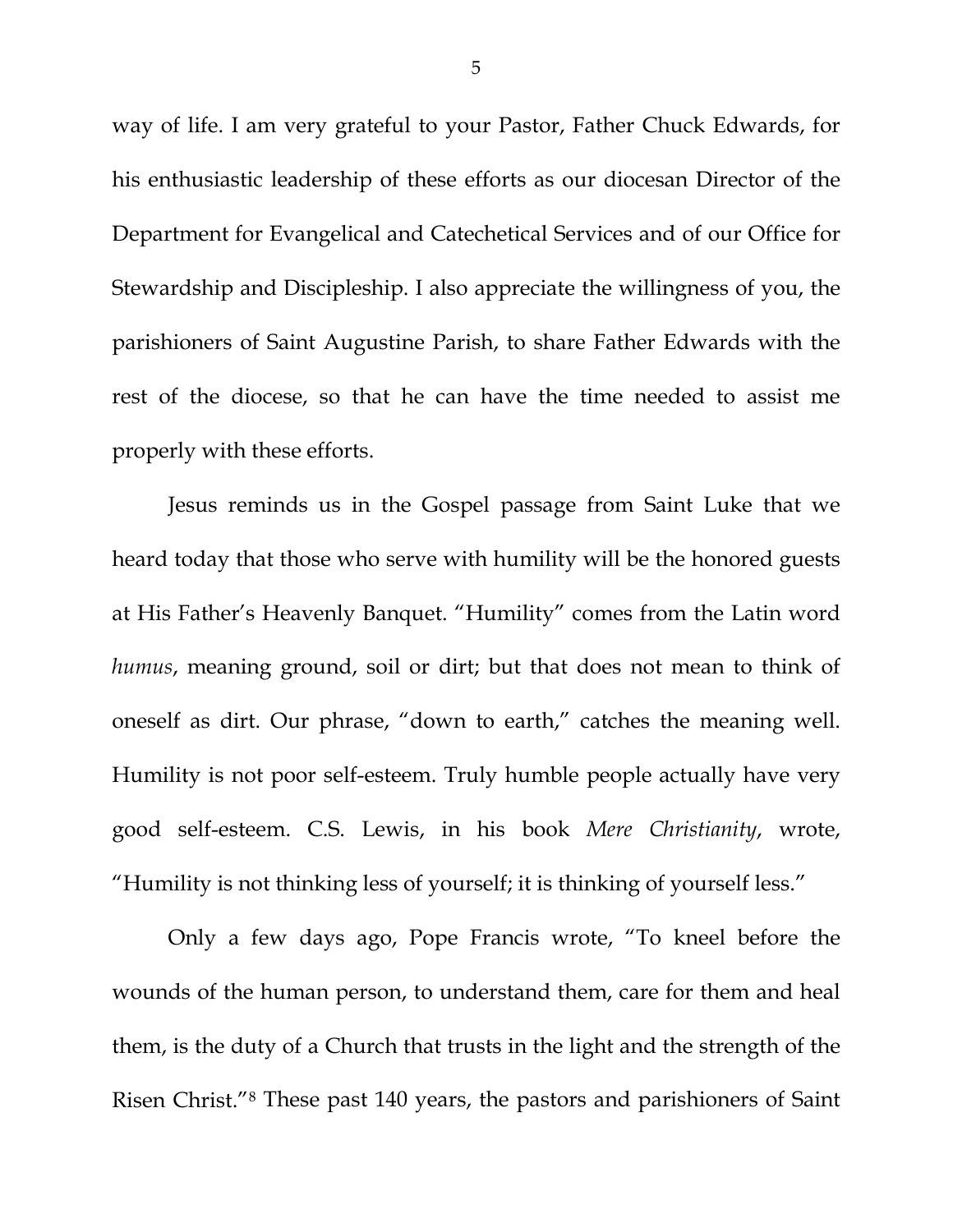Augustine Parish here in Ashland have sought to kneel humbly before the wounds of others, to understand their wounds, to care for their wounds, and to heal their wounds through humble and faithful love. Saint Augustine dedicated himself to this same task; we must dedicated ourselves to it, as well, so that everyone will come to know the One who is "meek and humble of heart" (Matthew 11:29).

<span id="page-5-4"></span><span id="page-5-3"></span><span id="page-5-2"></span><span id="page-5-1"></span><span id="page-5-0"></span>Gathered here at the altar of the Lord, we might see a symbolic fulfillment of the words we heard a few moments ago from the Epistle to the Hebrews:

<span id="page-5-7"></span><span id="page-5-6"></span><span id="page-5-5"></span>"..you have approached Mount Zion and the city of the living God, the heavenly Jerusalem, and countless angels in festal gathering, and the assembly of the firstborn enrolled in heaven, and God the judge of all, and the spirits of the just made perfect, and Jesus, the mediator of a new covenant, and the sprinkled blood that speaks more eloquently than that of Abel (Hebrews 12:22-24).

Yes, here, at the altar, where soon we will offer the Holy Sacrifice of the Mass to God the Father, we approach the foretaste of the heavenly Jerusalem. Here, the angels and the saints, who accompany Jesus wherever he goes, surround us, including the communion of saints who are our family and friends (cf. Matthew 25:31; I Thessalonians 3:1). It is here in the Lord's sanctuary that we witness and experience the meekness of Jesus